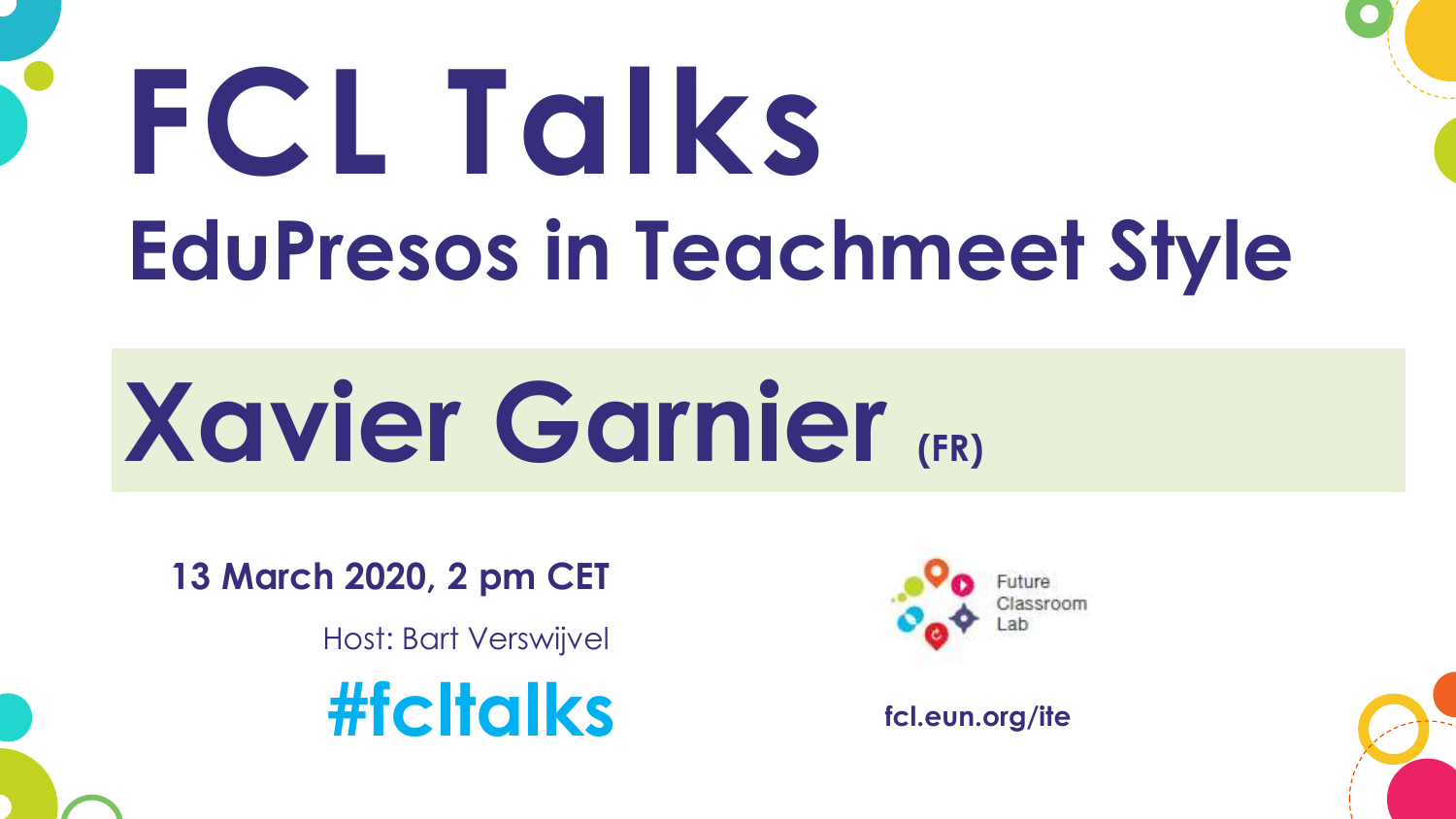

### Fair-like project assessment

*Teach Meet - 13/03/2020* Xavier Garnier







*@XG\_lp2i*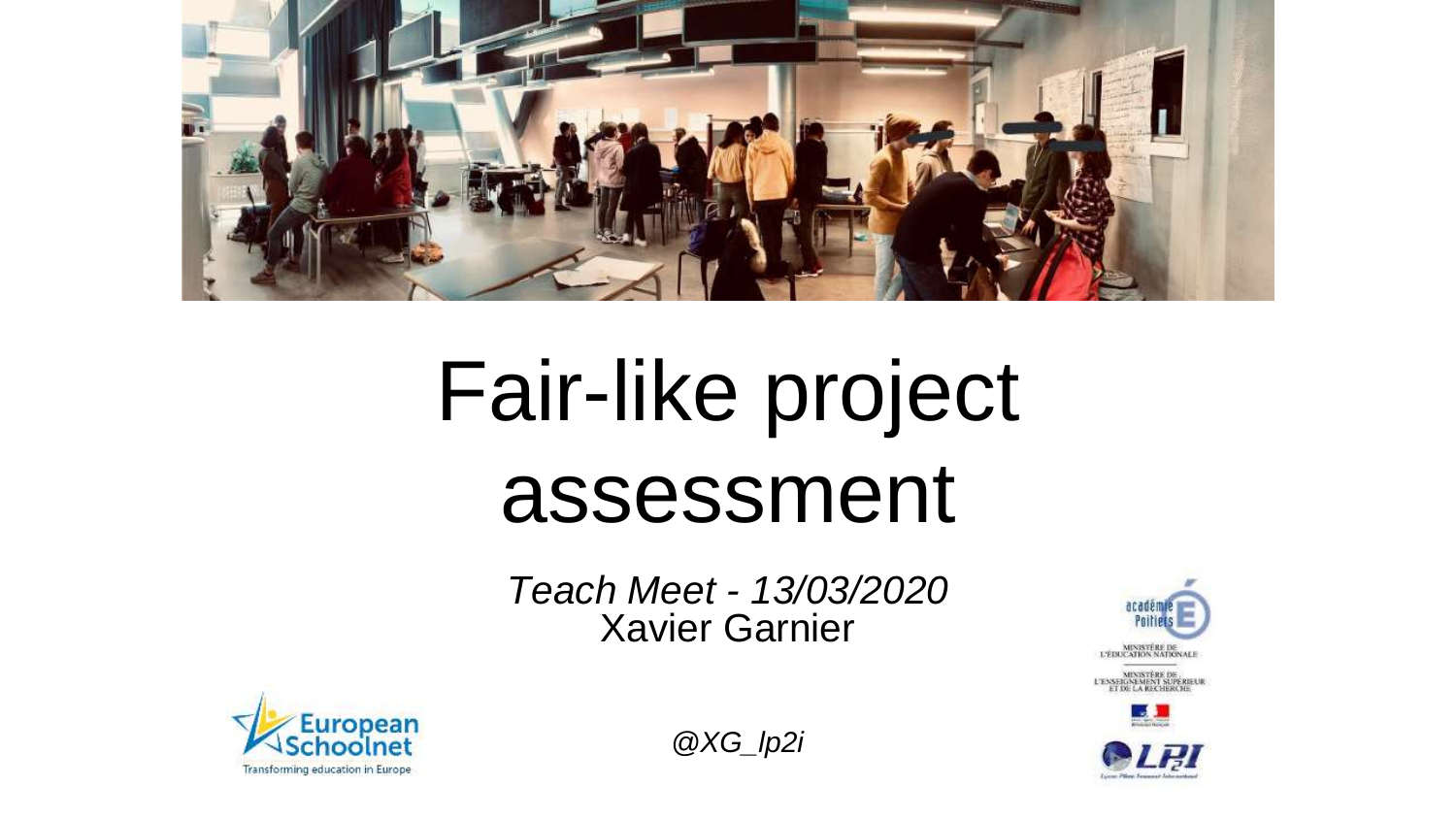### My school

- **Name** : Lycée Pilote Innovant **International**
- **Location** : *Futuroscope*, France
- **Size** : 500 students 60 teachers
- **Latest projects** :
	- ๏ Skills assessment since **2010**
	- ๏ 1-to-1 device since **2012**
	- ๏ FC Lab since **2016**
	- ๏ **Fair-like assessment** since **2018**



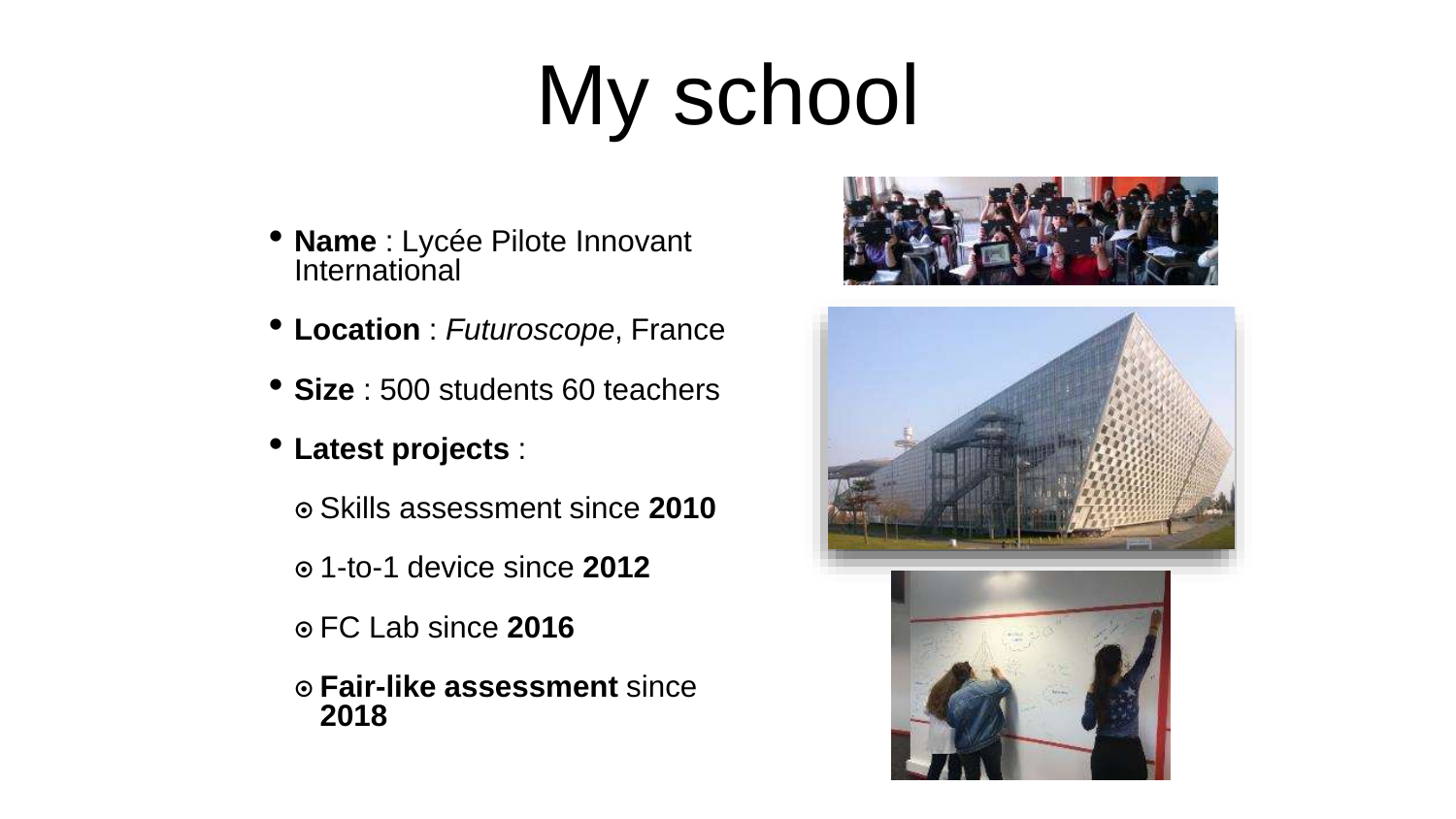### Project Assessment… … some issues



Time consuming



Often boring in the long run

Hard to have everyone speak





Formative or Sommative ?



Product or skills ?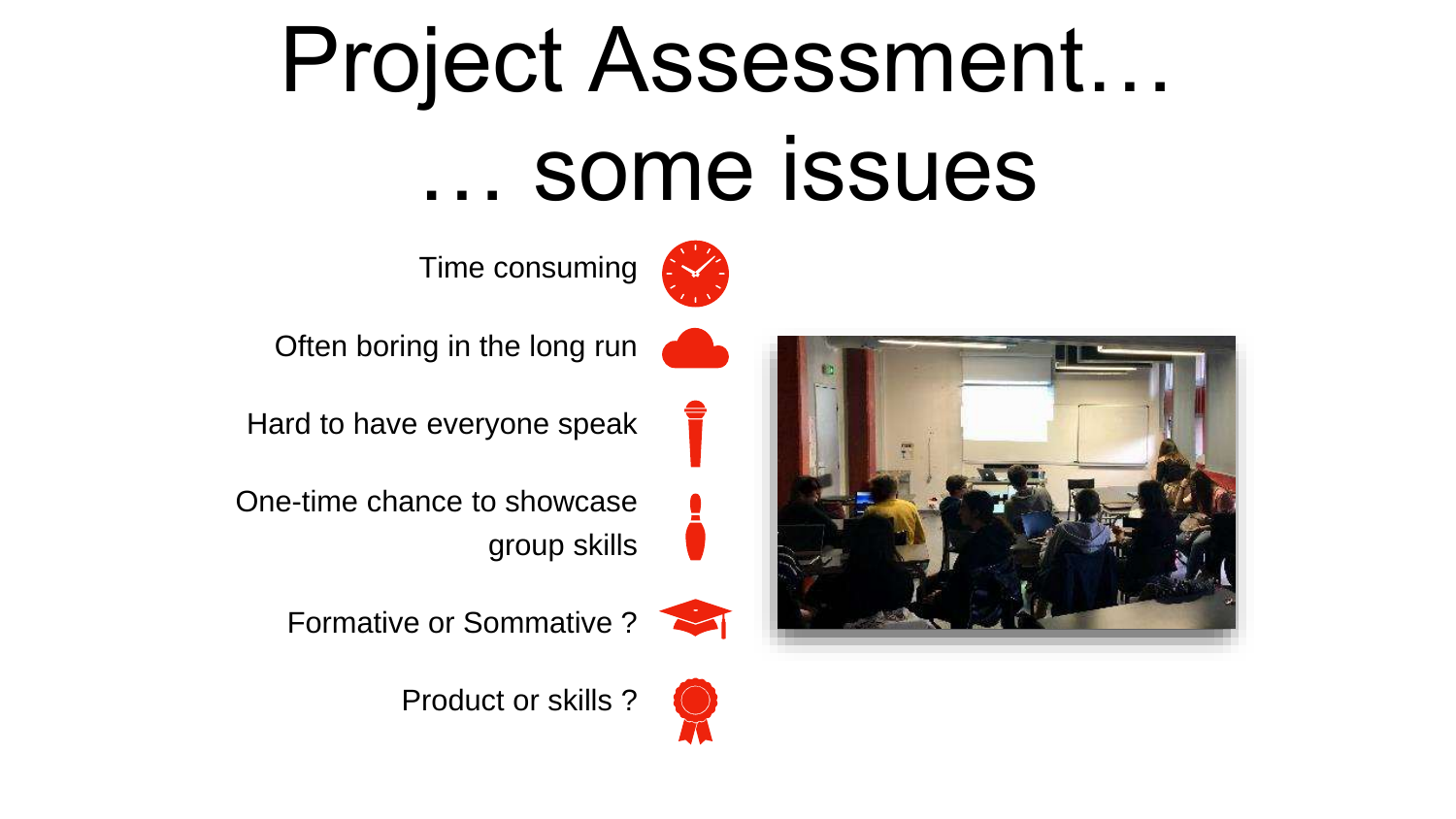# Fair-like assessment… **What you need**

- A large (open) space
- shared criteria
- A peer-assessment grid
- A teacher assessment grid
- 60 minutes



### Peer assessment

FD 2019 Project - ""Optimize your Life with Graph Theory" - Student sheet

| First Name:                                     |              | Last Name:<br>Group Number :                                  |                                                   |                                                        |                                       |
|-------------------------------------------------|--------------|---------------------------------------------------------------|---------------------------------------------------|--------------------------------------------------------|---------------------------------------|
| Visited<br>Group<br>(shade your<br>group's row) | <b>TOPIC</b> | Respect of the<br>requirements*<br>(see below)<br>1-2-3-4 pts | Teaching /<br>explaining<br>skills<br>$1-2-3$ pts | Creativity,<br>Originality,<br>Research<br>$1-2-3$ pts | Comments<br>(justify your assessment) |
|                                                 |              |                                                               |                                                   |                                                        |                                       |
| 2                                               |              |                                                               |                                                   |                                                        |                                       |
| 3                                               |              |                                                               |                                                   |                                                        |                                       |
| 4                                               |              |                                                               |                                                   |                                                        |                                       |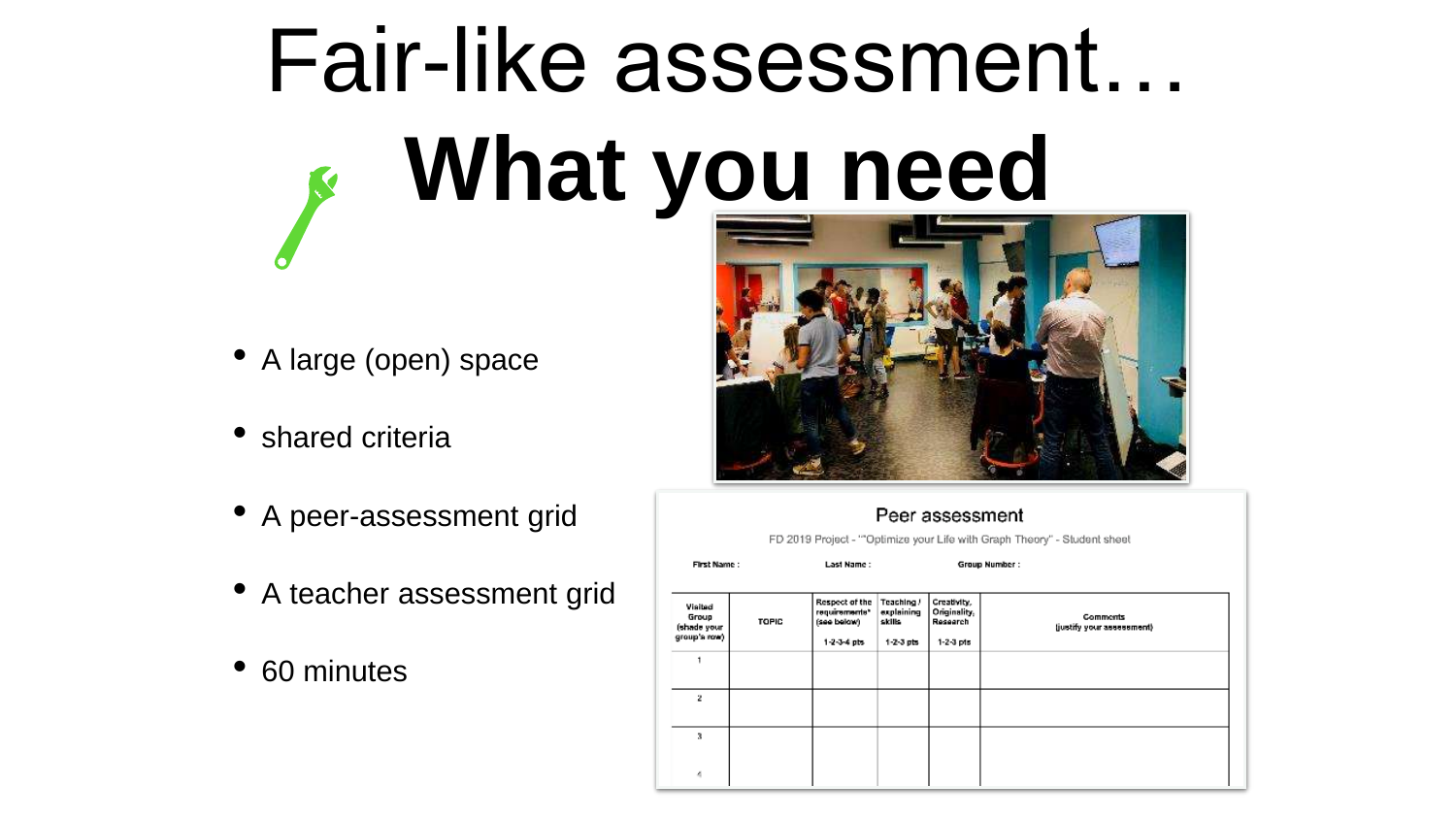## Fair-like assessment… **How it works**



Each group…

- $\mathbf{r}$  has a product to share
- **EX** choose a space
- $\mathbf{r}$  set up a stand for its presentation
- $\mathbf{u}$  Half of the group stay and present / other half are visitors

FIRST HALF

- **K** Visitors are free to walk and attend presentations with a criteria grid
- $\alpha$  At half time, visitors and presenters swap.
- **M** Second half runs the same way
- $\mathbf{r}$  each student has presented several times
- $\mathbf{r}$  each student has attended several presentations





SECOND HALF **END**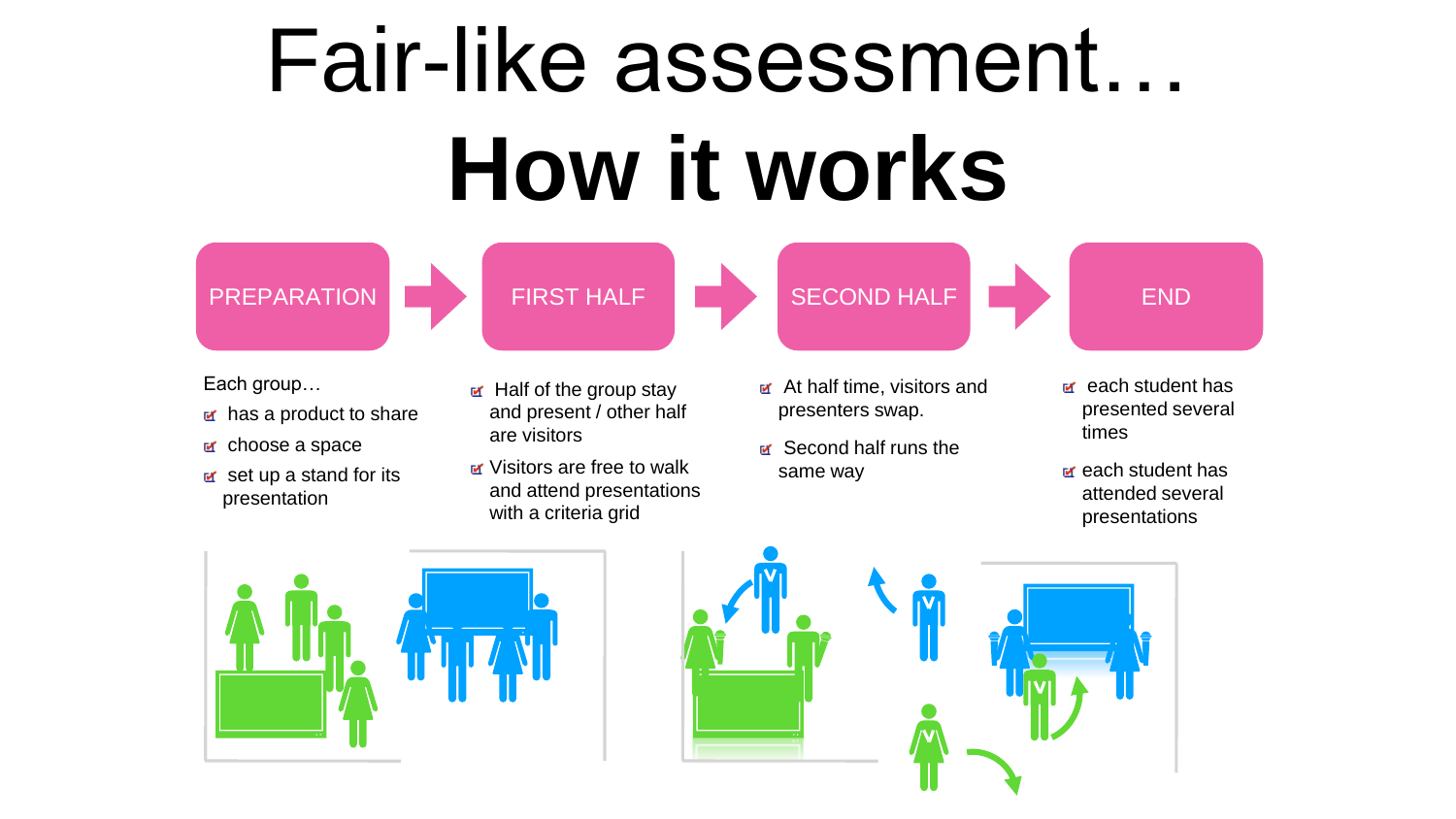## Project Assessment… **Why it works**

Time efficient

Visitors are free to come and go

Everyone speaks several times

Chances to improve and showcase skills

Formative / Sommative / Project assessment

Develop communication, critical thinking, self-regulation, creativity